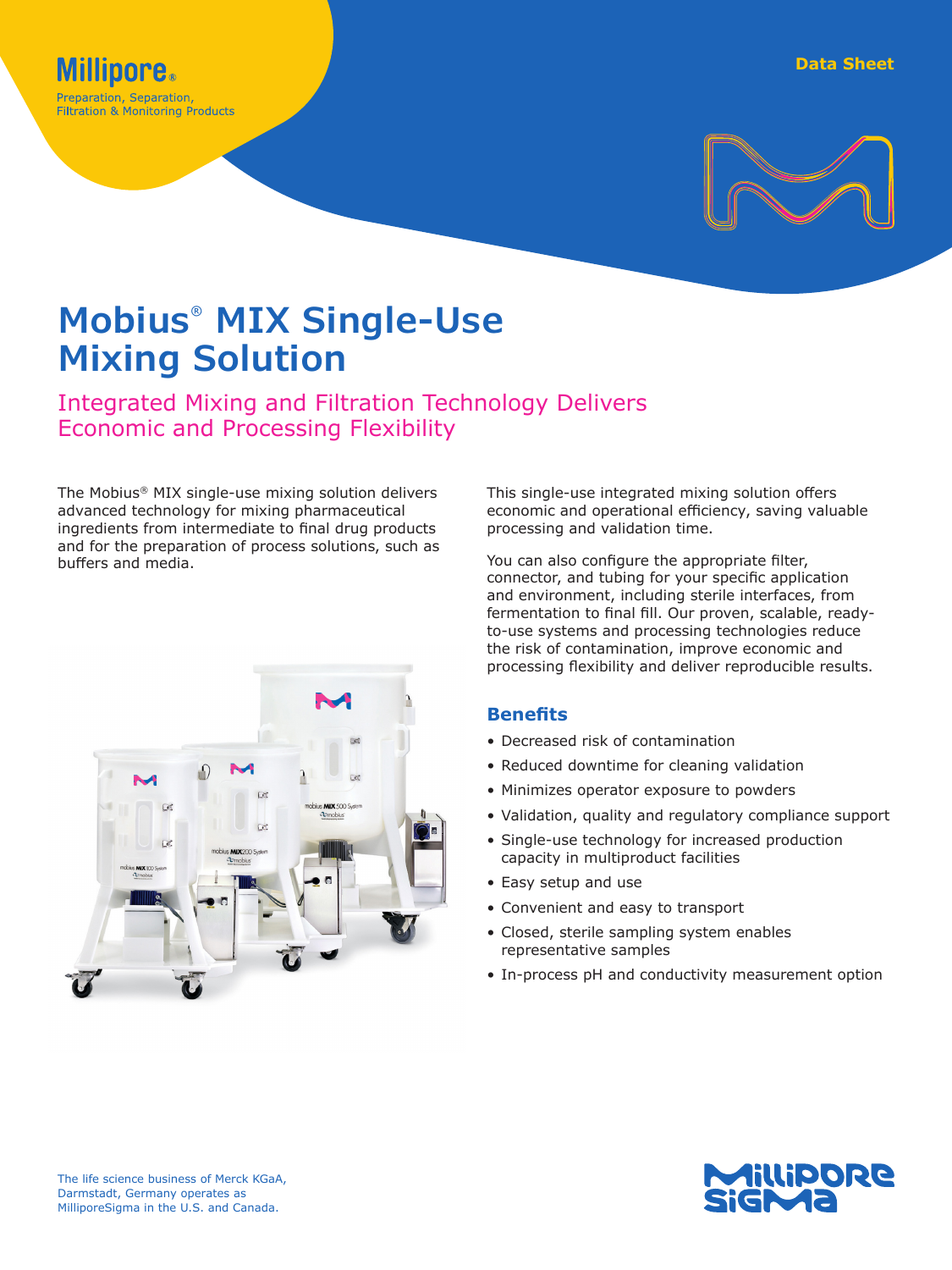# **Mixing**

#### **Mobius® MIX Single-use Mixers**

The Mobius® MIX family of single-use mixers offers optimum mixing performance and process turnover. Each single-use mixing container includes a magnetically-driven levitating impeller for improved mixing consistency and efficiency. Unlike traditional stainless steel mixers, single-use mixers reduce downtime due to CIP, SIP, cleaning validation, and process engineering. Mobius® MIX single-use mixers also offer operational flexibility and can be up and running in less than five minutes. They are capable of mixing speeds up to 1000\* RPMs meeting the broadest range of mixing production requirements.

\* Mixer size dependent consistent mixing

The offset, bottom-mounted levitating magnetic impeller provides consistent mixing performance.

- No paddle
- No stir bar
- No shaft
- No bearings
- No mechanical contact

## **Quicker Process Turnaround**

The Mobius® mixing system is ideally suited for multiproduct facilities with high production requirements. Set up of this single-use mixer is easy and can be completed in approximately 5 minutes. Once setup is complete, an operator simply turns the mixer on and begins mixing. The Mobius® mixer does not require a warm up time, which significantly improves process turnaround and productivity. Modular by design, the Mobius® MIX10 and MIX50, MIX100 and MIX200 and the Mobius® MIX500 and MIX1000 allow you to freely interchange the electronic drive unit, motor, and handheld control for production flexibility and cost-savings. When mixing is complete and you need to process another batch elsewhere on the floor, simply disconnect the electronic drive unit, motor, and controller and take them to another Mobius® system carrier and begin mixing. It's that simple.

## **Ready To Connect Control Box**

The Mobius® MIX can be monitored and controlled locally or remotely. Plug the ready to connect control box to the network and use Ethernet IP communication protocol to monitor speed, weight, temperature, pH and conductivity remotely. The ready to connect control box is a separate box on a four wheels chassis that can be easily moved around the Mobius® MIX carrier.

Optimize your layout and get a better access to control your Mobius® mixing system by freely positioning the control box around it. The 21 CFR Part 11 compliant data recorder option displays data trends in real time and ensures process data integrity when recording.



**Figure 1.** Ready to connect control box

## **Safe, Sterile Sampling Directly from the Mobius® Mixing Containers**

Every Mobius® MIX container includes optional 1, 2 or 3 needle-free sampling valves (depending on the size of the container). The unique design of the sample device eliminates dead legs ensuring a representative sample while avoiding loss of valuable product. The closed concept allows users to obtain a sample directly from the mixing container without the risk of cross contamination. Once a sample is obtained, the sample container is separated from the mixing container using the NovaSeal™ crimping tool that crimps the collar on the sample tube resulting in two closed, sterile ends.

#### **In-process pH and Conductivity Measurement with Mixing**

The probe ports enable easy insertion of your standard PG 13.5 threaded probes for in-process pH and conductivity measurement. They may be attached to the Mobius® single-use mixer bag at the position of the needle-free sample port.



**Figure 2.** Mobius® MIX sample ports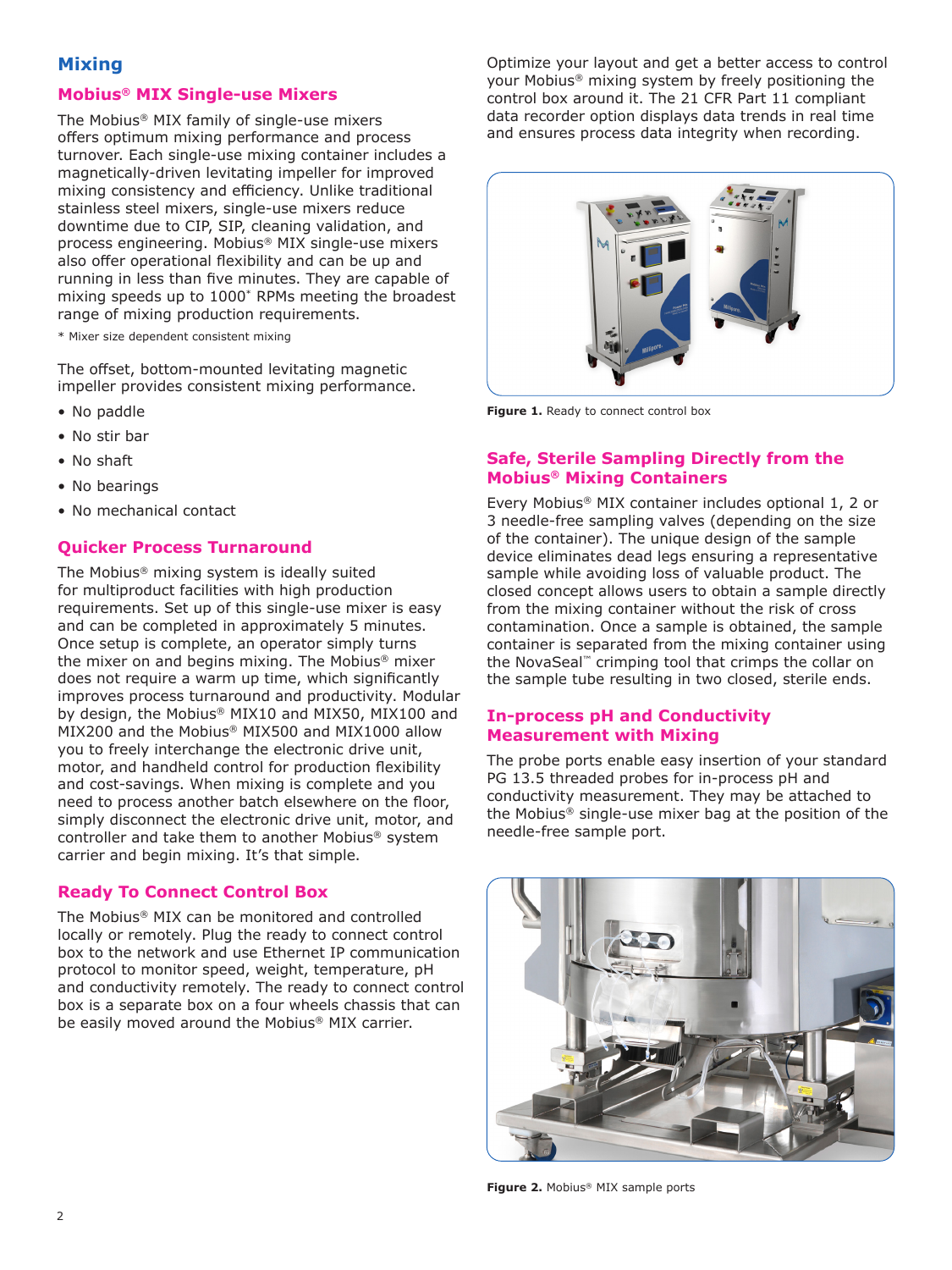# **Mobius® MIX Solution Benefits**

- Proprietary magnetically-driven levitating impeller
- Fast, easy set up and use instant-on electronics no warm up needed
- Compact footprint and mobile carrier construction for enhanced flexibility
- Available in a range of sizes 10, 50, 100, 200, 500, and 1000 L
- Safe, sterile sampling directly from the mixing container without dead legs
- Integrated load cells and temperature sensor
- In-process pH and Conductivity Measurement with Mixing
- Monitor & control remotely with Ready To Connect control box
- Data collection with 21 CFR Part 11 compliant Chart Recorder



**Figure 3.** The Mobius® family of single-use mixers

# **PureFlex™ Films for Consistent Performance**

#### **Reliable, Robust PureFlex™ Films**

The mixing containers are made of PureFlex™ or PureFlex™ Plus single-use process container films.

The PureFlex™ family of single-use process container films are high purity, medical grade and coextruded to provide strength, flexibility (with maximum resistance to flex-crack), excellent gas barrier performance and inert contact. The fluid contact layer of both types of PureFlex™ films is made of ultra low density polethylene (ULDPE). The gas barrier for both films is made of polyethylene vinyl alcohol polymers (EVOH). The outer layer of PureFlex™ are made of ethylene vinyl acetate (EVA) and ULDPE while PureFlex™ Plus film is constructed with a tough, linear low density polyethlene (LLDPE) outer layer, designed specifically for the demanding applications often encountered in large volume operations (>500 L).

The contact layers of PureFlex™ films comply with the Food and Drug Administration (FDA) regulation 21 CFR Part 177, 1520. Every layer of the PureFlex™ films passes USP <87> and USP <88> tests under 100% extraction, i.e. worst-case conditions, providing product protection in the event of a cross leach of the internal film layers to the contact layer.

# **Certification Levels**

You demand quality, cost containment and regulatory compliance at every stage of process development. The Mobius® mixing and sampling assemblies are available in either Gold or Bronze certification levels.

| <b>Certification</b> | <b>Shelf Life</b><br><b>Claim</b> | <b>Sterility</b><br><b>Claim</b>                         | <b>LAL and</b><br><b>Particulate</b> | Leak<br><b>Testing</b>                               | <b>Class VI</b><br><b>USP (88)</b> |
|----------------------|-----------------------------------|----------------------------------------------------------|--------------------------------------|------------------------------------------------------|------------------------------------|
| Gold                 | 2 years                           | Sterile,<br>Quarterly<br>Validation                      | Lot Release                          | $100\%$ of lot on<br>full assembly<br>and container* | Post-gamma,<br>component<br>family |
| <b>Bronze</b>        | None                              | Gamma-irradiated<br>$>$ 25 kGy, not<br>validated sterile | No testing<br>performed              | No testing<br>performed                              | Pre-gamma<br>resin only            |

\* Complete assembly testing is performed unless prohibited by the design.